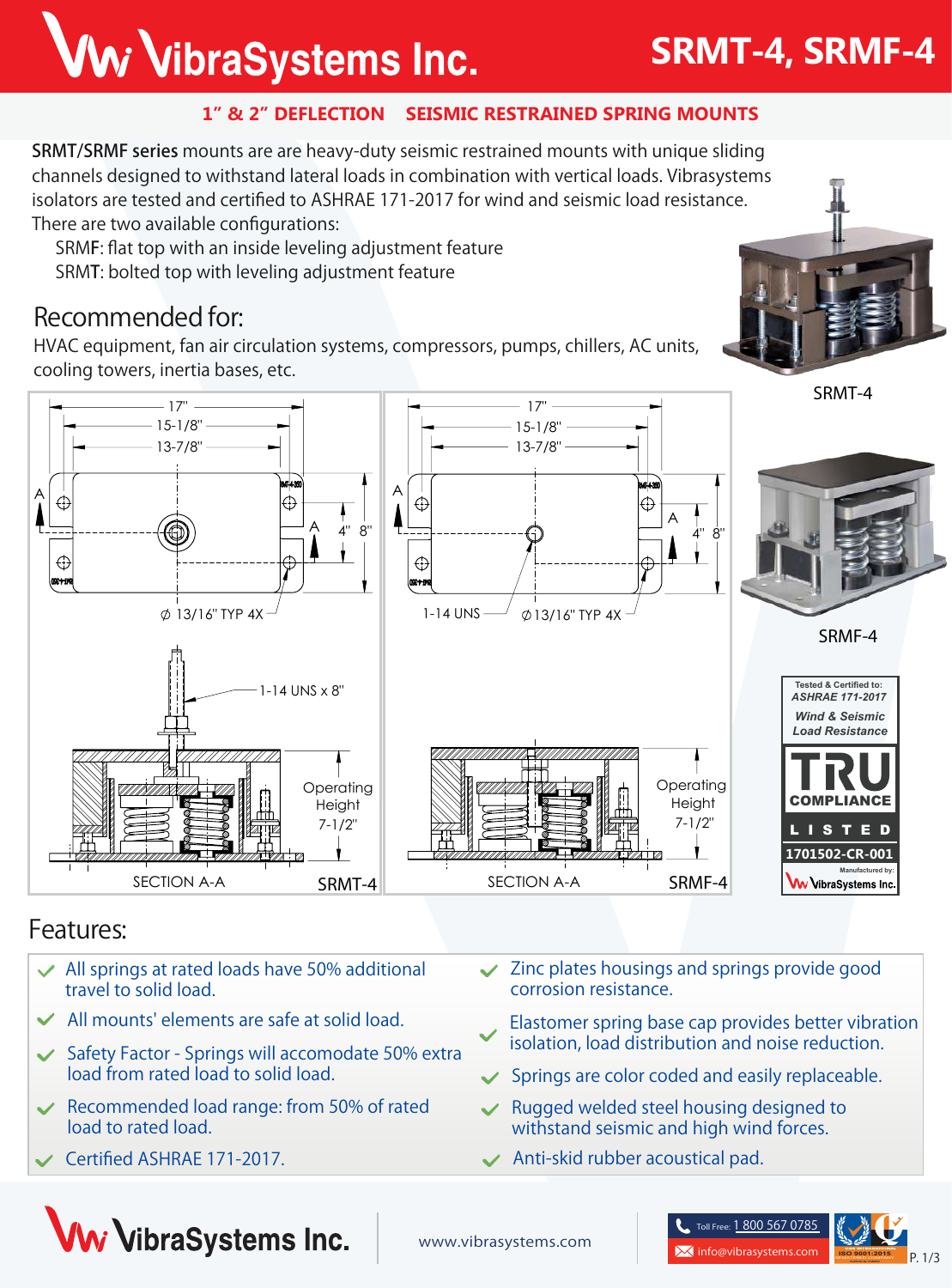# Ww VibraSystems Inc.

## **SRMT-4, SRMF-4**

#### **1" DEFLECTION SEISMIC RESTRAINED SPRING MOUNTS**

| Model          |                | Rated Load<br>(lbs) | Deflection at<br>Rated Load<br>(lin) | <b>Spring Rate</b><br>(lbs/in) | Max. Combined<br>Vertical / Horizontal<br>G Rating | Spring<br>Color |
|----------------|----------------|---------------------|--------------------------------------|--------------------------------|----------------------------------------------------|-----------------|
| SRMT-4-352     | SRMF-4-352     | 560                 | $1 - 1/2$                            | 373                            | 40.8                                               | Yellow          |
| SRMT-4-354     | SRMF-4-354     | 1,000               | $1 - 1/2$                            | 667                            | 22.9                                               | Purple          |
| SRMT-4-354-142 | SRMF-4-354-142 | .540                | $1 - 1/2$                            | 1.027                          | 14.8                                               | Purple/Blue     |
| SRMT-4-354-144 | SRMF-4-354-144 | 2,600               | $1 - 1/2$                            | 1,733                          | 8.8                                                | Purple/Brown    |
| SRMT-4-354-146 | SRMF-4-354-146 | 4,000               | $1 - 1/2$                            | 2.667                          | 5.7                                                | Purple/Yellow   |
| SRMT-4-354-148 | SRMF-4-354-148 | 5,200               | $1 - 1/4$                            | 4,160                          | 4.4                                                | Purple/Green    |





## **Notes:**

a) Vibrasystems isolators are tested and certified to ASHRAE 171-2017 for wind and seismic load resistance. Wind and Seismic Certification Compliance Report 1701502-CR-001-R1is available upon request.

b) 350 Spring: 3" Outside diameter x 5" Free Length.

c) 140 Spring & 170 Spring: 2" Outside diameter x 5" Free Length.

- d) 400 Spring: 3" Outside diameter x 5.75" Free Length.
- e) 150 Spring: 2" Outside diameter x 5.75" Free Length.
- f) Rated load is the maximum load recommended.



www.vibrasystems.com